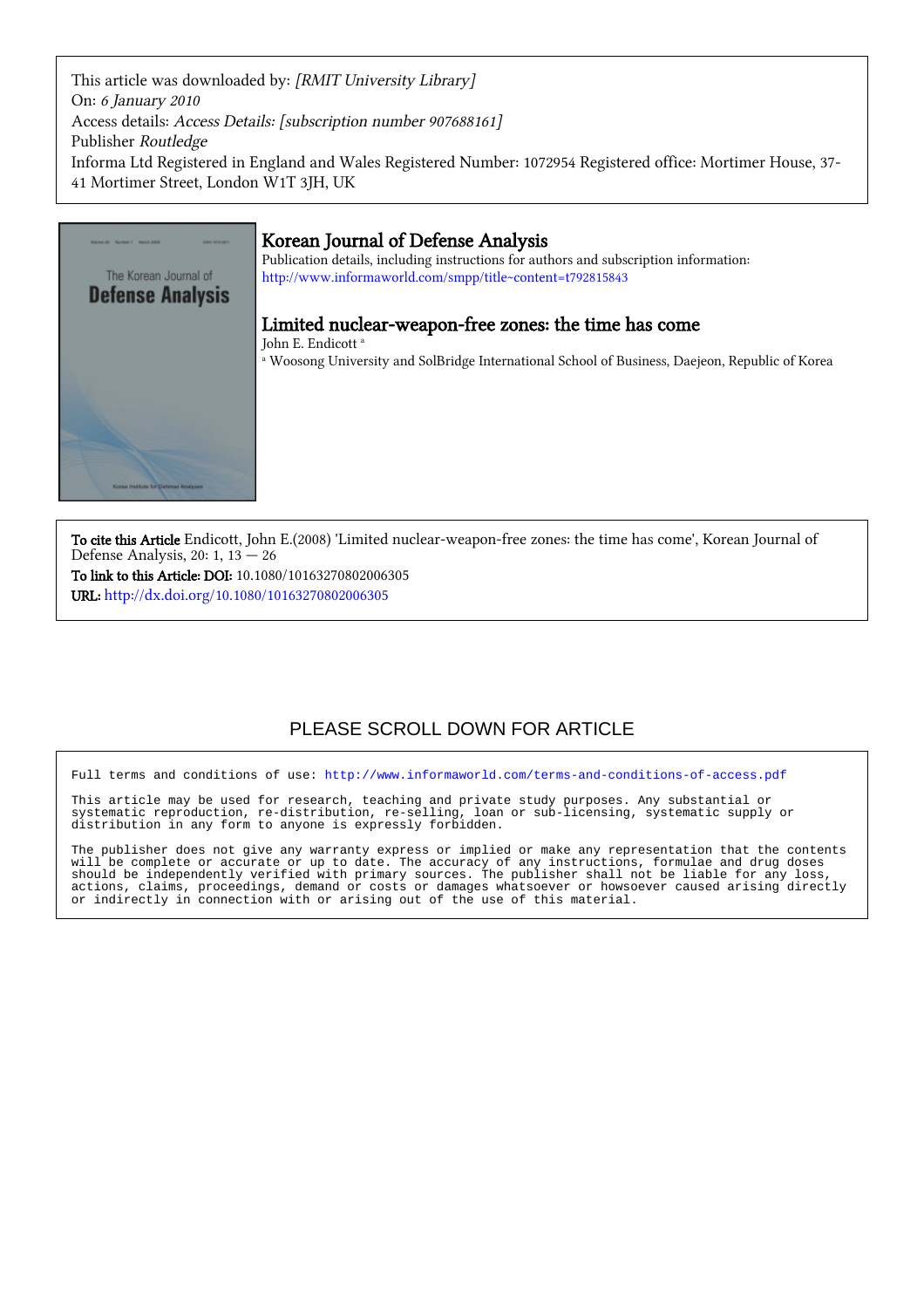## Limited nuclear-weapon-free zones: the time has come

John E. Endicott\*

Woosong University and SolBridge International School of Business, Daejeon, Republic of Korea

This paper focuses on the creation, development and current status of the concept of a ''limited nuclear-weapon-free zone for Northeast Asia.'' While initial work was started in 1991 to develop a system to reinforce the South–North Korean nonaggression and denuclearization treaties, a more formal phase began in January 1995, when a panel of senior military officers met in Atlanta, Georgia. The original panel of general officer-rank specialists from China, Japan, South Korea, Russia and the United States grew in membership to eventually include Mongolia and North Korea, as well as observers from Argentina, Finland and France. The concept was refined in plenary meetings held in Buenos Aires; Bordeaux, France; Moscow; Helsinki; Tokyo; Seoul; Beijing; Ulaanbaatar, Mongolia; Jeju-do, South Korea; Shanghai and Tokyo. The 12th Plenary will be held in Daejeon, South Korea, in October 2008. While the concept of a limited nuclear-free zone has been developed, the international nonproliferation system has come under significant strain, as described in Paul Bracken's book, Fire in the East. Picking up on the theme introduced by Bracken that the world has entered the ''second nuclear age,'' this paper argues that in light of the changed international environment, nuclear-free zones should be redefined and given new missions. Those new missions are to form the basis for new cooperative security systems in areas where regional security systems have yet to mature.

### Introduction

As of October 2007, the new SolBridge International School of Business, part of Woosong University in Daejeon, South Korea, became the home of the interim secretariat for the Limited Nuclear-Weapon-Free Zone for Northeast Asia (LNWFZ–NEA). SolBridge International is attempting to contribute to what we call ''Neighborhood Asia.'' Stressing cooperative security and efforts toward regional integration, the process to realize a Northeast Asia free of confrontation that began 17 years ago—at Georgia Institute of Technology in Atlanta, Georgia, in the Center for International Strategy, Technology and Policy—will continue in Daejeon, South Korea. This paper is about efforts since 1991 to advance cooperative security concepts in Northeast Asia, and the need to reconfigure our notion of nuclear-weapon-free zones.

#### Background: a personal journey

When the North and South Korean governments agreed to a non-aggression pact and to denuclearize the Korean peninsula in 1991, it became clear that such a

<sup>\*</sup>Email: woosong1@yahoo.com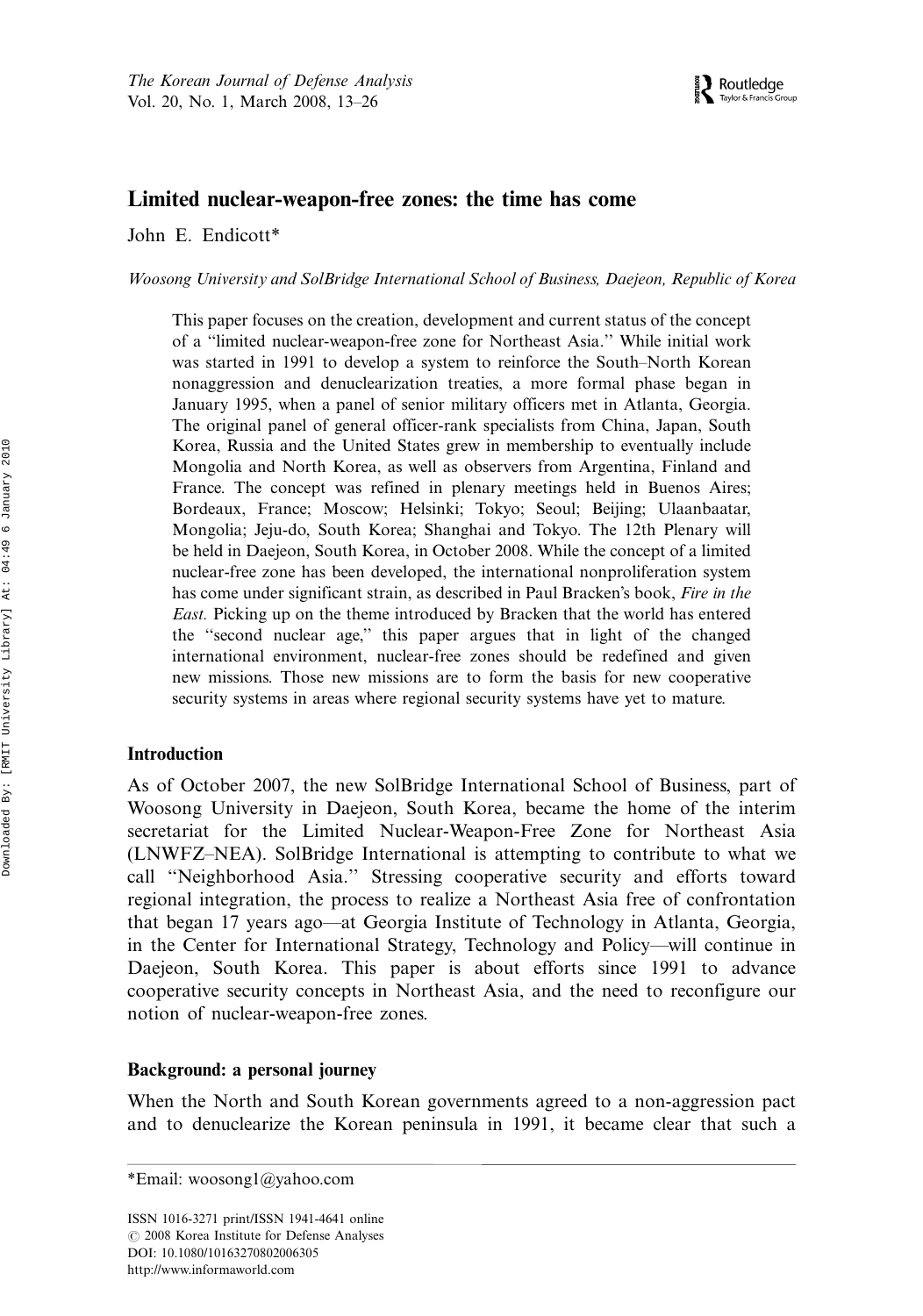

# **HISTORY OF THE LNWFZ-NEA**

Figure 1. History of the Limited Nuclear-Weapon-Free Zone of Northeast Asia (LNWFZ NEA). DPRK: Democratic People's Republic of Korea (North Korea); NPT: Nuclear Nonproliferation Treaty.

bilateral agreement would need to be buttressed by a regional agreement involving all the neighboring states.<sup>1</sup> The best vehicle to obtain such reinforcement would be through a nuclear-weapon-free zone that would have a formal structure, including a secretariat, an inspection system, and an agency for dealing with the questions that would inevitably arise and need rapid attention. It was hoped that this ''agency'' could eventually become the heart of a new regional cooperative security framework.

The initial design for the nuclear-weapon-free zone was a simple circle 1,200 km in radius centered on the middle of the demilitarized zone (DMZ) in Korea. Removing all nuclear weapons activity from that area, in line with existing guidelines for nuclear-free zones, was the first idea. Special attention was paid to ensure that Russia would be able to maintain its nuclear bastion in the Sea of Okhotsk, and that the other nuclear-weapon-possessing states in the proposed zone (China and the United States) would see the real benefits of such a zone. In February 1992, the author traveled to Washington, DC, where the concept was vetted among 24 top members of the United States executive, including representatives from the Department of Defense, the Defense Intelligence Agency, the State Department, the CIA, the armed services, several research organizations and recognized academics. After a vigorous, four-hour exchange, featuring some serious concerns voiced by more than several participants, permission was given to proceed on an informal basis—in the essential recognition that perhaps a window of opportunity was opening and there might be some merit in an initial trial balloon.

The first public presentation of this concept was to an international conference in Beijing the following month—March 1992. Seventy-five participants from all the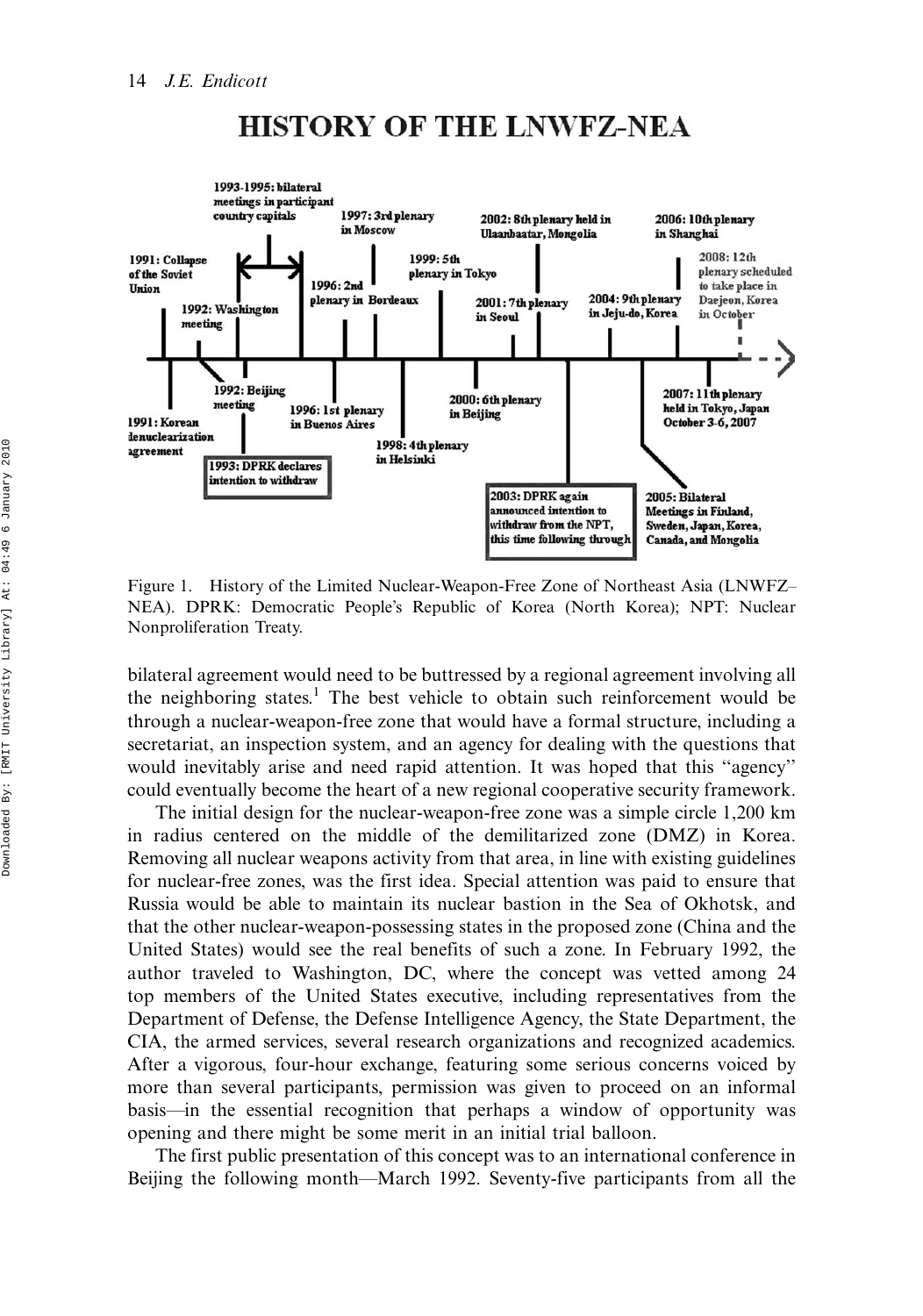states of Northeast Asia, including South Korea, North Korea, Mongolia, China, Japan, Canada, and Hong Kong, as well as Russia and the United States, heard the presentation, and all but one country's participants were positively excited. The one delegation unhappy with the idea was that of the People's Republic of China (PRC). Approximately 60% of its deployed nuclear assets were in the original zone, and the delegation leader made it patently clear that the nuclear-weapon-free zone would never be accepted.

Discouraged but undaunted, the Beijing meeting was followed by a more focused trilateral meeting in Atlanta the next March (1993) between unofficial representatives from China, Japan and the United States. Astonishingly, the Chinese delegation presented a united front-this time in favor of "positive consideration" of the concept. The senior delegate, a member of the People's Congress, raised a toast to ''further examination'' of this interesting notion. A week later, it was clear why this sudden and unexpected change of view had occurred; North Korea had announced that it was about to leave the Nuclear Nonproliferation Treaty (NPT). No nation in Northeast Asia, including China, wanted a North Korea armed with nuclear weapons. The Chinese delegates had probably known in advance that such an announcement was coming and thus showed a new interest in nonproliferation.

Over the next few years, the author traveled to all the capitals of the Northeast Asian states, and held discussions with ministries of defense and foreign affairs, with the exception of North Korea, which was kept informed through its official representatives at the United Nations. North Korea's position, never hostile in actual fact, was always contingent on full normalization of relations with the United States.

After senior officials in China, Japan, South Korea, Mongolia, Russia and the United States had been briefed, a meeting was convened in Atlanta, in January 1995, to determine whether a general, initial, unofficial agreement could be reached. Five retired general officers were invited to work on a basic draft agreement. A general from South Korea, a lieutenant general from Japan, a major general from Russia and China each, and the author made up the invited senior panel. (Due to his illness, the Chinese officer was replaced by a very talented academic.)

The panel met for five difficult weeks that were marked by almost as much disagreement as agreement. However, what finally emerged was a consensus document that called for a limited nuclear-weapon-free zone in Northeast Asia. A total ban in the area was unrealistic, and this group of seasoned pragmatists agreed that ''the perfect is the enemy of the good'' (an old Russian saying). Only tactical weapons would be subject to control, and each country that possessed such weapons was to determine the number subject to control. The area within the zone included some U.S. territory and not so much Chinese. The heart of the agreement, the establishment of a regional agency charged with inspectorate duties as well as overall administrative responsibilities, was endorsed; and, overall, the concept was an endorsement of starting small, so at least a beginning could be made. A document titled ''The Agreed Principles'' was the final product. As a group, the panel took the idea to Washington, DC, New York, Boston and San Francisco, and, collectively, as a team, briefed the arms control communities and other interested parties in those cities. Briefings were given at the National Press Club and the Institute for National Strategic Studies in Washington; at the Japan Society and the North Korean Mission to the United Nations in New York; at The Boston Globe and the Fletcher School of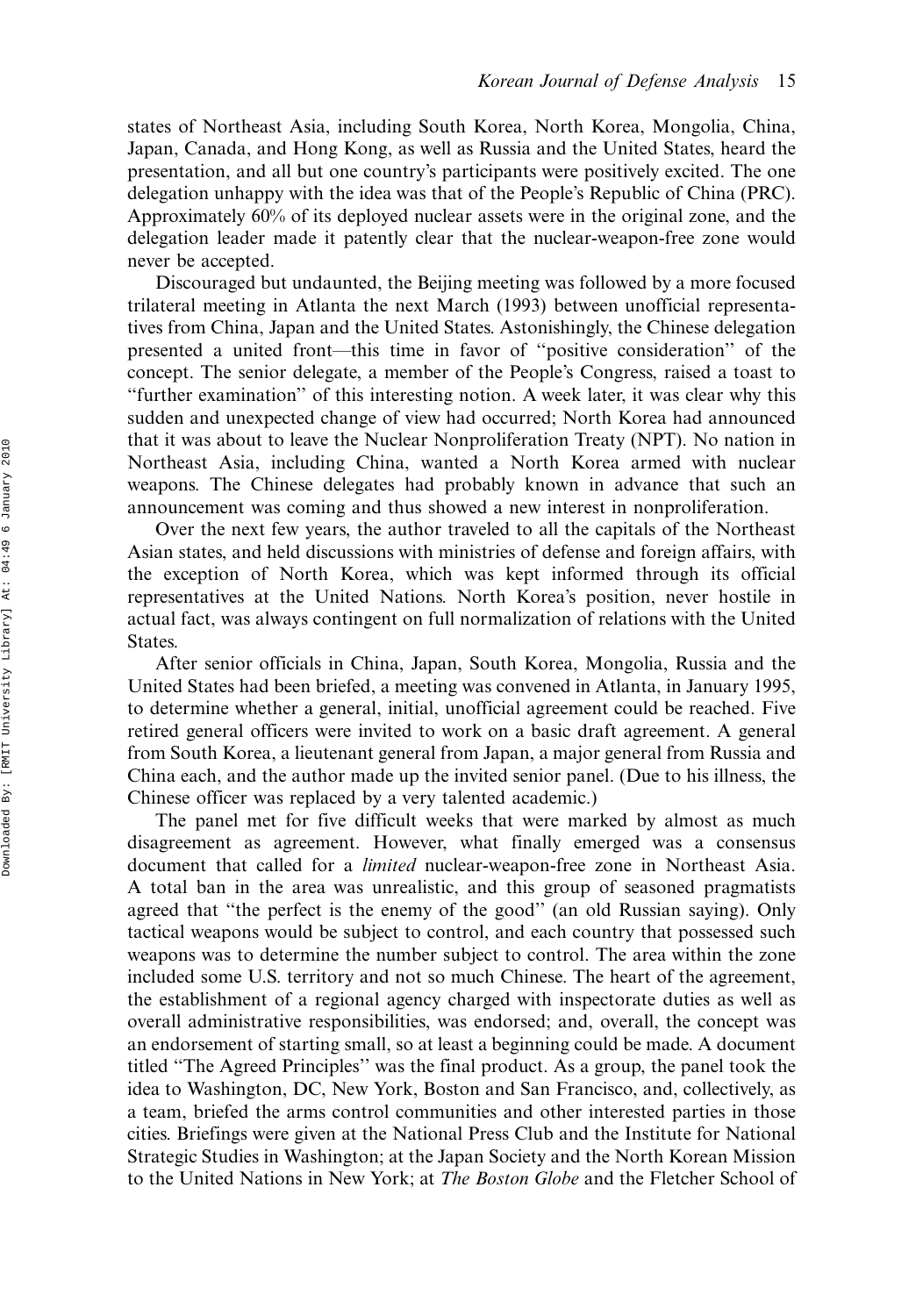Law and Diplomacy in Boston; and at the University of California, Berkeley, and the Ploughshares Fund in San Francisco. Only at the National Press Club in Washington was there any negative reaction, and that was from an Indian journalist, who questioned the patriotism of one of the senior generals for agreeing to such a limitation on his government.

Generally speaking, then, the reception from those who heard the proposal was sympathetic, but somewhat skeptical. They saw the legacies of colonialism, World War II, the Cold War—and the Korean War, specifically—as too difficult to overcome in the near term; and they did not see the international system as ''mature'' enough in East Asia to support such an endeavor.<sup>2</sup> Most did not seem to understand the confidence-building nature of the entire enterprise. As small steps are made and general trust develops, progress toward resolving more demanding and complex issues could be encouraged, ultimate nuclear disarmament being the goal.

In the general agreement that was ultimately reached in Atlanta in February 1995, the original circle-shaped zone had become more elliptical, hugging the coasts from Taiwan to Alaska and reducing the amount of Chinese territory involved, but including some U.S. territory that was absent from the first concept (see maps in Figure 2 below). However, the obvious weakness of this work was that it involved only five individuals. Admittedly, these individuals had all known war and were dedicated to finding a framework for peace—but steps had to be taken to enlarge the participant base.

#### The next steps: phase I

Once the ''Agreement of Principles'' was reached, it was agreed to begin to expand the number and type of participants to include retired diplomats, scientists, academics and peace activists. This ever-increasing group met first in Buenos Aires, where the group of five was enlarged to include several retired ambassadors, retired generals and an admiral, the chief executive officer/president of a major international bank, the former director of the primary national nuclear laboratory in the United States, and a peace activist. The Argentine government matched our group of 25 with an equal number of experts in the nonproliferation and disarmament field, and provided a tutorial on the construction of a nuclear-weapon-free zone. As it had great expertise in the Latin American Nuclear-Free Zone and ABAC, the intrusive bilateral agreement between Argentina and Brazil to ensure both states engage only in the peaceful uses of nuclear energy, the Argentine government proved to be the most constructive source available.

After our first meeting in March in Buenos Aires, the enlarged body met in Bordeaux, France, in October. At that meeting, the Bordeaux Protocol was published and the Interim Secretariat established. An Action Agenda for future efforts was included. Over the next 13 years, additional meetings were held in Moscow; Helsinki; Beijing; Tokyo; Seoul; Ulaanbaatar, Mongolia; Jeju-do, South Korea; Shanghai and Tokyo for plenary meetings, and Shanghai and Vancouver for planning sessions. At each meeting, some new development or refinement was added to the formulation that represented the maturation of the idea and reflected the growing willingness by all parties to improve the product.

It went forward in the face of determined opposition by the U.S. arms control community, which doggedly opposed, at that time, any multilateral treatment of the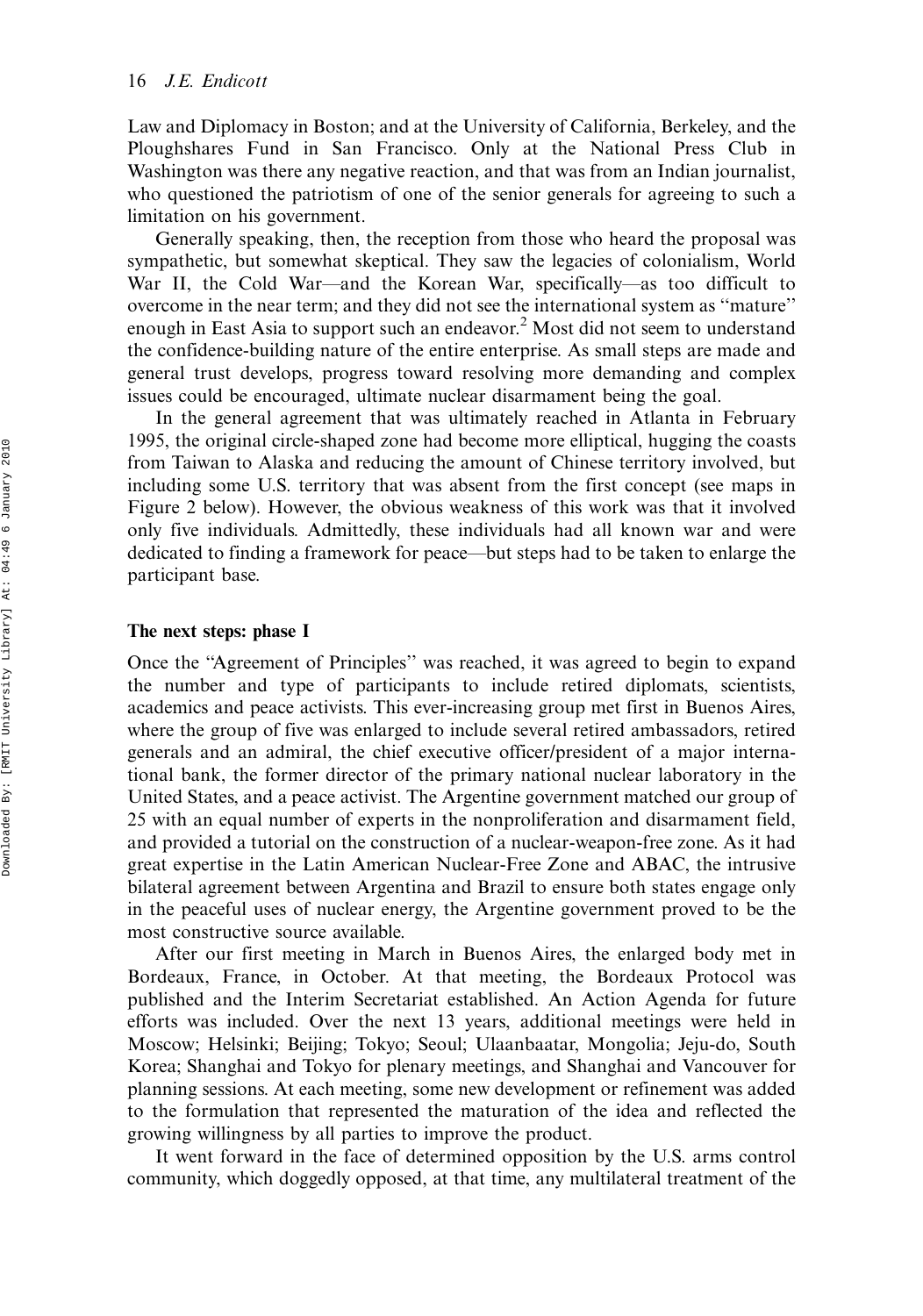

Figure 2. Northeast Asia.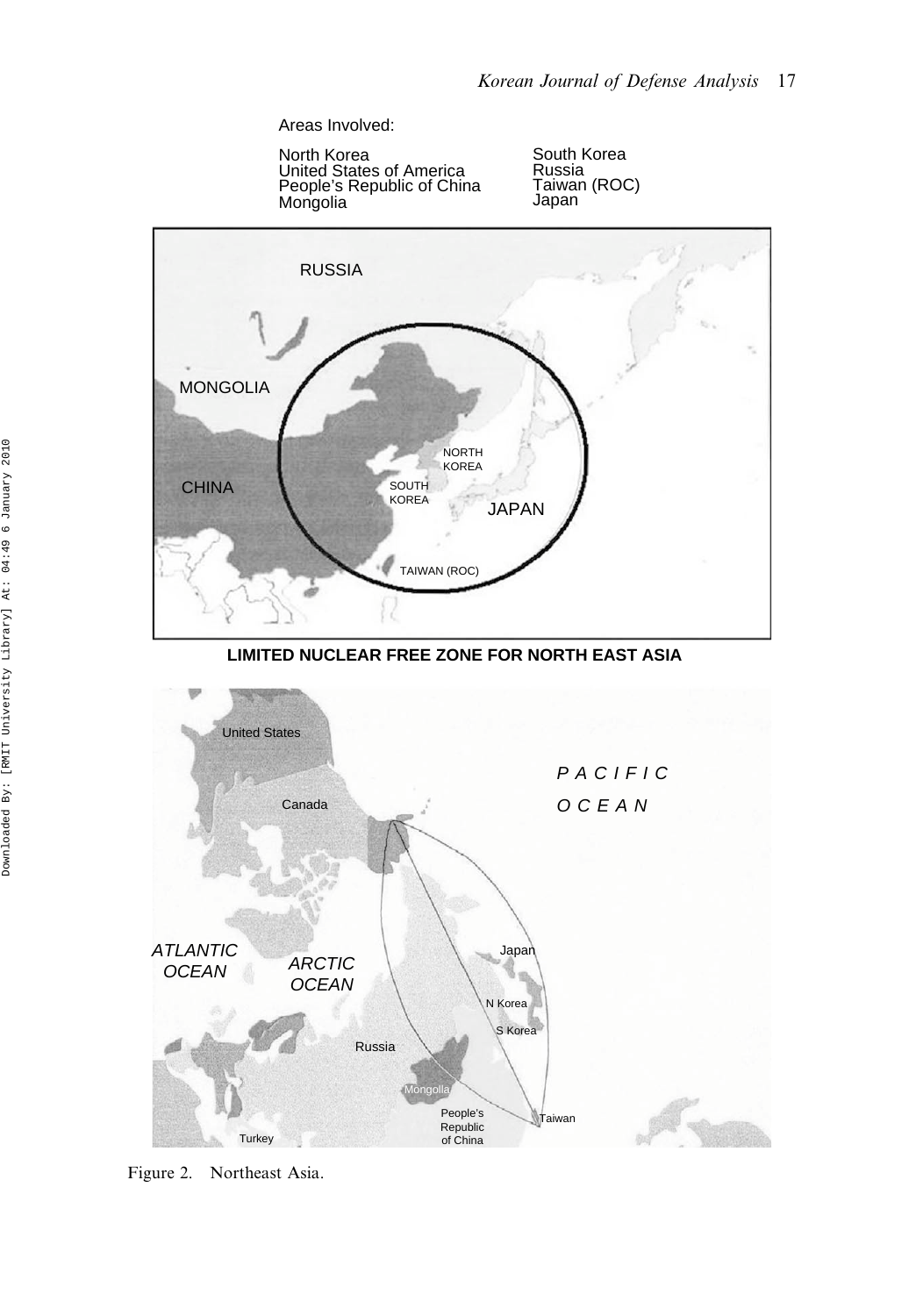issue with so many verification problems. They insisted that the issue was to be solved in a bilateral context and in the terms of criteria that had become dogma that was not subject to review. Some other sectors of the U.S. government, however, especially the East Asia Bureau of the State Department, appreciated what was being attempted, and the effort went forward. By the Helsinki meeting, official advisers had been incorporated into the meetings, so all ideas—good and bad—got back to the respective governments. Mongolia was added to the talks, as it had much to provide from past experiences and its present nuclear-free status. The Helsinki meeting was also significant, as a ''basket structure'' was added to the deliberations in the meeting there. Thus, future discussions were divided into basket I subjects that focused on the specifics of a limited nuclear-weapon-free zone; basket II subjects that stressed the items that would contribute to confidence-building throughout the Northeast Asian region; and basket III items that were suggestions to help ensure the active participation of North Korea in the process. These were mostly economic incentives.

While victory cannot be claimed yet, in light of the recent progress in the Six-Party Talks, there is reason to be cautiously optimistic. Pointing to the current Six-Party Talks reveals many of the items the team struggled over in the almost 16-year process of keeping an idea alive. For example, the notion that the issue should be addressed multilaterally, not bilaterally; the endorsement of a nuclear-free peninsula; the need for a security forum; and, ultimately, the need to resolve the issue regionally have been embraced. However, it is the regional development or formulation of a concept from the very beginning to its present state in which we take greatest pride. The appreciation of each member's particular security situation was fundamental to the progress that was made. It is clear that it is with the full participation of the states of the region involved that meaningful progress can be made.

The LNWFZ-NEA team took great pride in the March 2006 10th Plenary Meeting that was held in Shanghai, China. All seven states of its process-including two representatives from the North Korean Foreign Ministry—were present, plus an official observer from the U.S. State Department. (Unofficial observers from Argentina, Finland and France also attended, as they have for almost the entire effort.) Flexibility on all sides was noticeable, but a week later, at a meeting in Tokyo, U.S. and North Korean officials failed to meet in a bilateral setting. The ''right'' moment had not come. Since then, there has been an appreciable change in the U.S. position, and the multilateral process has gained a certain degree of momentum. All sides now wait for the complete disclosure of North Korean nuclear assets, which was scheduled to be forthcoming at the end of 2007. However, as 2008 began, a complete resolution of the issue had not been realized.

Amidst a meeting of the Six-Party Talks and the Second Bilateral Summit between South and North Korea during the first week of October 2007, the 11th Plenary Meeting was held in Tokyo, Japan. All participating states attended except North Korea. As a result of sanctions applied against it for the abduction of Japanese citizens in the 1970s and 1980s, North Korea was unable to have participants present. But the meeting took note of that and adopted a ''Tokyo Protocol'' that captured the consensus of the body at this particular point in time.

The meeting was held in Tokyo's Nippon Toshi-Center Kaikan and concentrated on the current progress of the Six-Party Talks, discussions to develop confidenceand security-building measures (CSBMs) for the region, and economic incentives for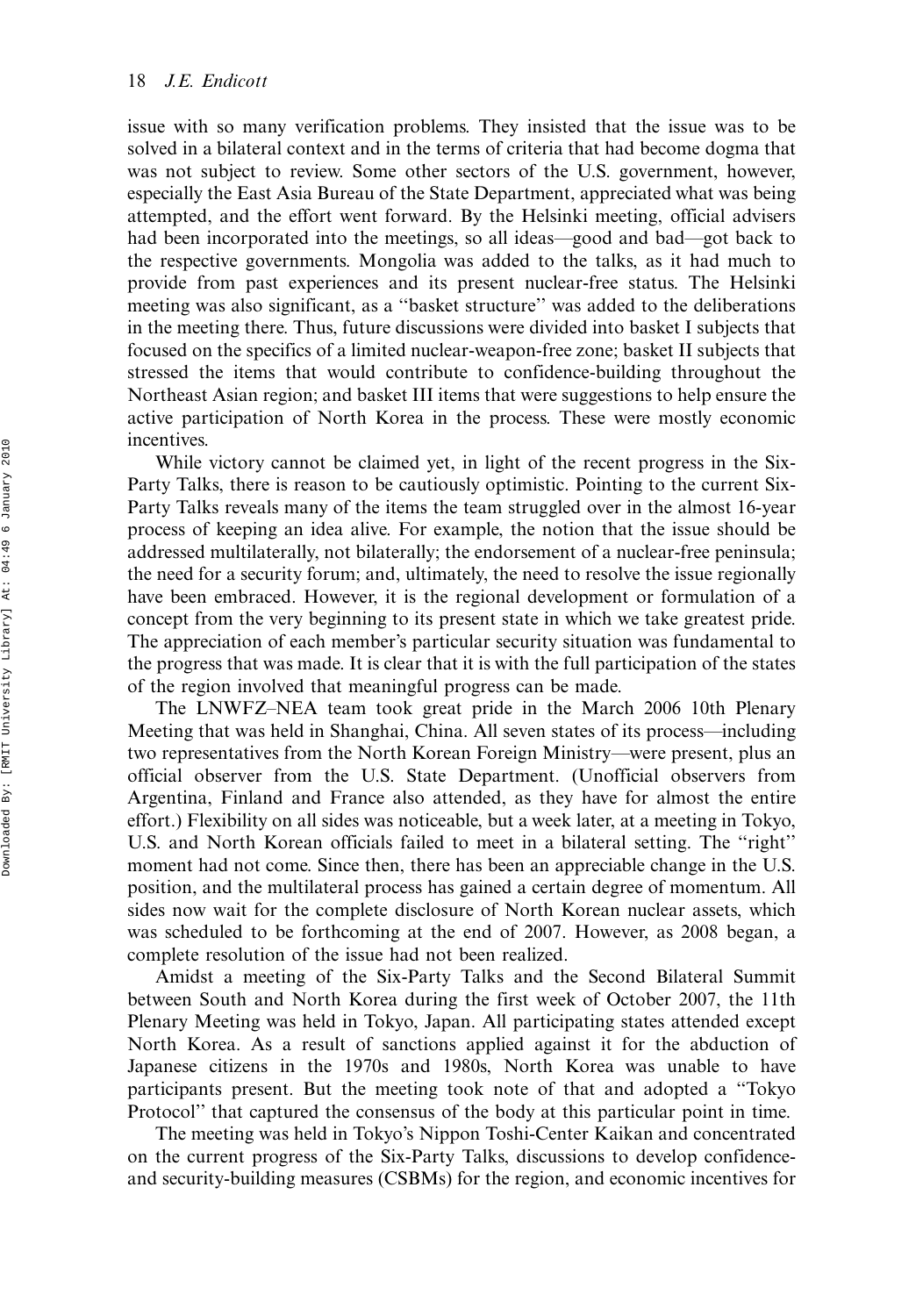North Korean progress on denuclearization. All attendees of this track II or unofficial meeting acted, as usual, in their personal capacities. Some of the participants traced their involvement in this process back to March 1992, when the idea of the LNWFZ–NEA was first presented in Beijing.

This meeting took place in the midst of both the release of the phase II actions for the implementation of the joint statement of the Six-Party Talks on North Korea's nuclear programs and the 2007 inter-Korean summit. All participants of the 11th Plenary emphasized the need for further CSBMs in Northeast Asia to help support the Six-Party Talks and advance the peace, prosperity, and security of the region and the global community.

While individual members of the meeting took exception to some of the specifics of the 2007 inter-Korean summit, the members of the plenary session endorsed the overall spirit of the agreement and saw it as contributing positively to the political environment in Northeast Asia. The 11th Plenary Session emphasized the following points:

- . continued support for positive exchange and dialogue between South and North Korea;
- . endorsement of progress made thus far in the Six-Party Talks;
- . the need for rapid resolution of the abduction issue and improved bilateral dialogue between Japan and North Korea;
- . the need for positive reinforcement of the global arms control regime and awareness that traditional concepts of deterrence must be expanded to take into consideration the role of nonstate actors;
- . the need for clearer recognition of the principles of step-by-step nuclear arms reduction in the region;
- . balancing of economic incentives and progress on denuclearization by North Korea, in tandem with the progress of the Six-Party Talks;
- . encouraging further development of special economic ventures with North Korea, both public and private;
- . increasing global awareness of the Mongolian single-state, nuclear-weaponfree zone concept by other nations, and in other cases where appropriate;
- . completely dismantling the North Korean nuclear program and facilities in order to maintain peace and prosperity in the region.

It was noted that the current period is one of great transition in many of the countries in the region, which thus presents an opportunity for advancing the concept of the LNWFZ-NEA.

The 11th Plenary was made possible through the combined efforts of Teikyo University; Delta Airlines; Woosong University; the Center for International Strategy, Technology, and Policy and the Sam Nunn School of International Affairs at Georgia Institute of Technology; the Carnegie Corporation of New York; and the Council for Global Partnership.

As is customary, the conference in its final session decided on the venue for the next meeting. In Tokyo, after briefings from several Daejeon organizations, it was decided to meet in Daejeon, South Korea, probably during the first two weeks of October 2008.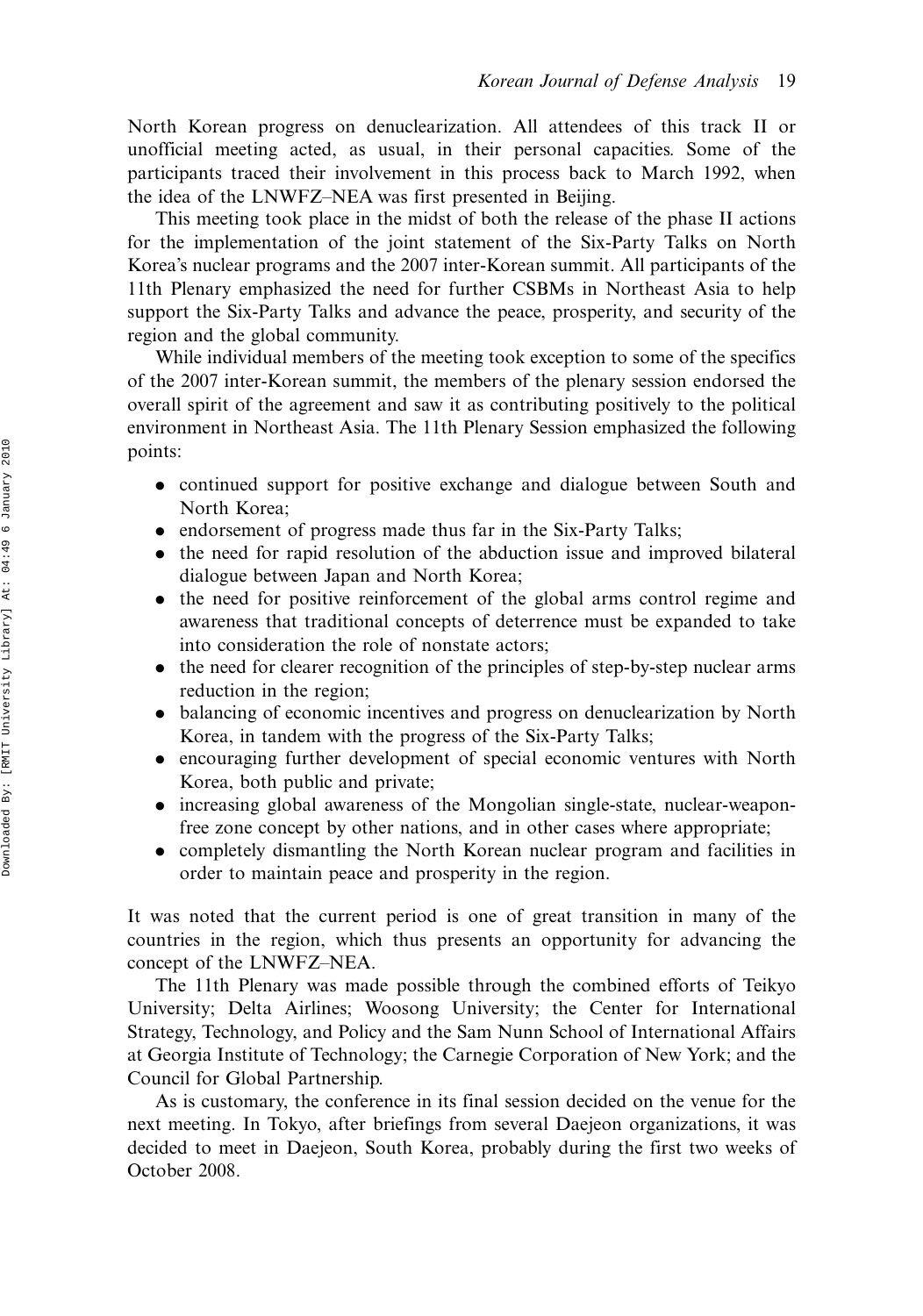In the meeting scheduled for 2008, it is hoped to expand the number of participants to include representatives from the Central Asian Nuclear-Free Zone, the Southeast Asian Nuclear-Free Zone, India, Pakistan, and Australia. Discussions to date have not included observers from these areas, and there may be much to gain from their critique as well as their possible support in the formal disarmament organizations within the United Nations structure. In the 2010 NPT review conference, their participation could be critical indeed.

With regard to the final point of the Tokyo Protocol, it may be appropriate to use the 12th Plenary Meeting as a preparatory session for a major five-year review conference to be held in 2009. At the 2009 LNWFZ-NEA review conference, the plenary meeting will be given an opportunity to send a message to the 2010 NPT review conference. Specifically, can the criteria for nuclear-free zones be expanded to permit "limited" regimes, as in the LNWFZ-NEA? Observers from the Central Asian Nuclear-Free Zone, the Southeast Asian Nuclear-Free Zone, India, Pakistan and Australia could be helpful in this regard, and the LNWFZ–NEA membership could benefit from their critique as well as their possible support in the 2010 NPT review conference.

Finally, with the current positive environment between South and North Korea, the 2008 Daejeon meeting could take place with the largest North Korean delegation to participate so far.<sup>3</sup> While it does not have to be huge, its presence ensures a full exchange that would otherwise not be possible.

As the events since 2006 with respect to North Korea are considered, and the shock to the nonproliferation world in 1998 when India and Pakistan joined the "club," it is clear that the world has entered a "second nuclear age"—and the propositions designed to deal with the first nuclear age are not necessarily fit to handle the requirements of the second. Permit the author to turn to a discussion of this new age, using as a tool the excellent book by Paul Bracken.

#### The second nuclear age

Is it not time to create a nonproliferation system for the second nuclear age that addresses specifically the needs of the regional hot spots of the world, and brings all states back into a positive interaction with such a system? Ultimately, states will resort to nuclear weapons when their own security interests cannot be met by alliances and global reassurances. Until fundamental security concerns are addressed, how can we expect to stem the tide of proliferation? The North Korean nuclear test of October 9, 2006 was only the most recent manifestation of the problem in its boldest form.

The current system is in need of some repair—indeed, overhaul. What might be used to address the extreme variances faced in today's international security system? It is perhaps time to undertake a closer examination of regional nuclear-free zones. If Asia is considered, there is the possibility of interlocking zones starting in central Asia, running through Mongolia, then joining with the LNWFZ-NEA, and finally coming to rest in the Southeast Asia Nuclear-Free Zone. Is it not time to urge south Asia to consider the limited nuclear-weapon-free zone model? Especially in light of the tragic assassination of Benazir Bhutto, the need for stabilizing institutions becomes all too clear. Any means to lessen the danger of unauthorized access to nuclear weapons should be examined positively. The five permanent members of the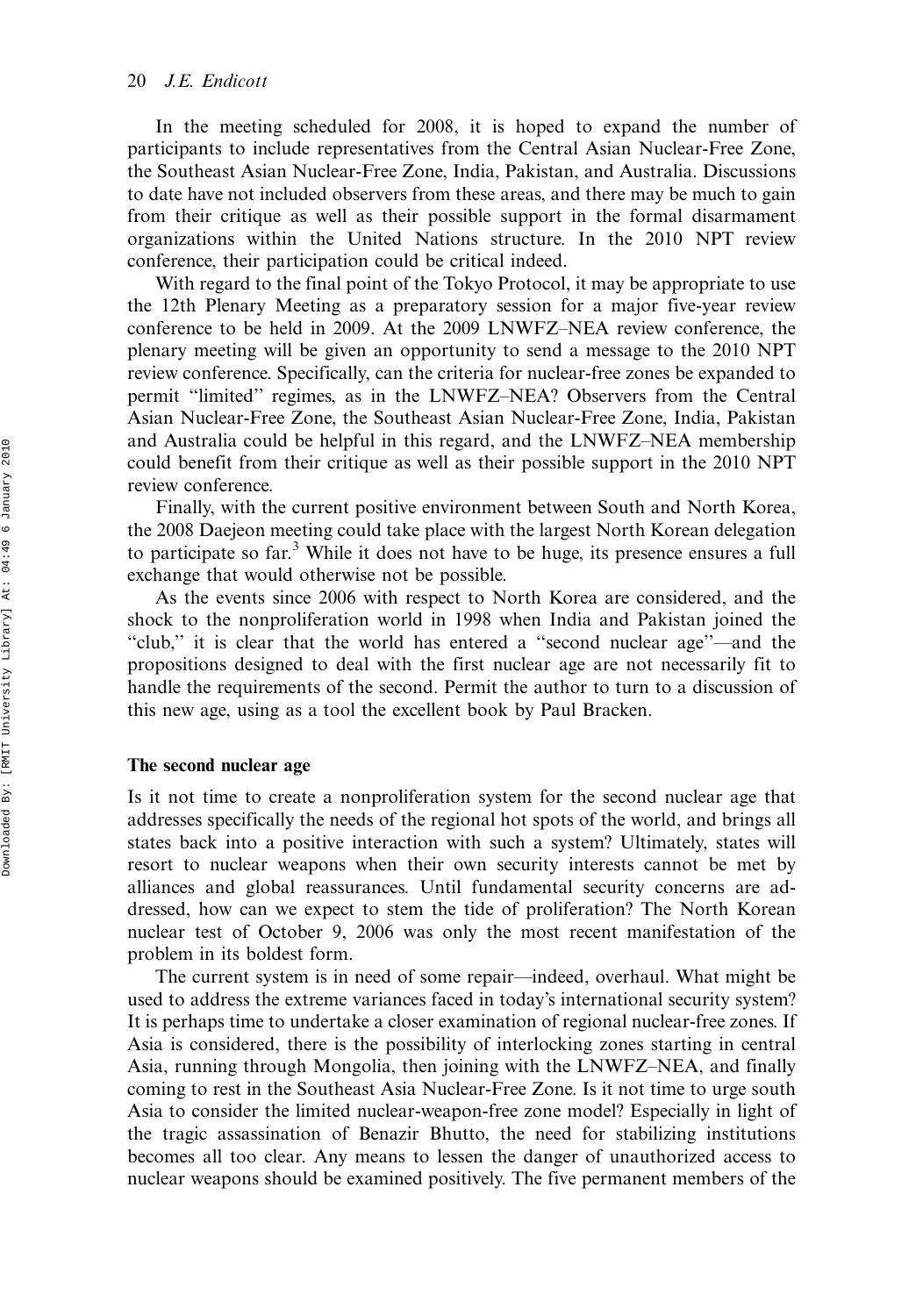Security Council should encourage the creation of nuclear-weapon-free zones that improve transparency, place caps on existing nuclear assets, create cooperative inspection regimes and security forums, and incorporate some military-to-military engagement to enhance regional respect, but above all regional restraint.

In *Fire in the East*, Paul Bracken notes that the world has indeed entered the second nuclear age. The first lasted from  $1947$  to 1991. But it was the period  $1947-67$ that was the most dangerous. Certainly, this is correct. He argues that deterrence did work during this early stage, but it was marked by some very close calls—Berlin, Panmunjom, Taiwan, Beirut and Cuba. Ultimately, after the Cuban missile crisis, both sides realized the magnitude of an error and began the steady process of developing the restraining infrastructures that made the period from 1968 to 1991 so much more predictable.

The number of nuclear weapons reached extremely high levels in the latter part of the first nuclear age. Vertical proliferation reached astounding levels with 125,000 warheads and more coming on the scene, just from the United States and the Soviet Union. (The United States produced approximately 70,000 and the Soviet Union about 55,000.) But because of the arms control and eventual arms reductions efforts, the relationship between the United States and the Soviet Union was stable.

The thesis of Bracken's book stresses that the nonproliferation regime that was put in place in 1968 was remarkably successful. Most experts believed there would be 25 proliferators by the 1970s. He notes that the first ''outlaw bomb'' was the Indian test in 1974—unless we count the Israeli capability, which he puts as being realized in 1969. While this did occur along with that of South Africa, it was the events of May 1998 that he marks as actually ending the first nuclear age. The nuclear age marked by a competition between two superpowers was replaced by a nuclear age which "seemed to emerge out of a hodgepodge of unrelated regional issues."<sup>4</sup>

Other characteristics of this second nuclear age were identified as an era less Eurocentric in nature and more nationalistic—in fact, reflecting "national insecurities that are not comprehensible to outsiders whose security is not endangered.''5 Nuclear warfare during the first nuclear age between the United States and the Soviet Union was approached with a certain ''detachment and rationality.'' Bracken opines that the Western model is certainly less than satisfactory as the world charts a new course into a twenty-first-century nonproliferation regime. We all can recall the surprises International Atomic Energy Agency (IAEA) inspectors received in Iraq in the early 1990s; the failed 2005 NPT review conference, where not even an agenda could be agreed upon; and the most recent wake-up call on October 9, 2006 when North Korea claimed to have tested a nuclear device.

It is clear that our answers to a new regime for the second nuclear age must be based on responsible and able regional groupings enabled by a redefinition of the criteria for nuclear-weapon-free zones, associations that can address regional security issues with a familiarity and commitment unmatched by globally oriented institutions, but where consensus and multilateral agreement become the watchword, not unilateral dictum or arrangements reminiscent of Western posses of the midnineteenth century. Such associations can be found in a well-known corner of the nonproliferation experience—nuclear-free zones. However, these zones of the twentyfirst century will take on a new life with concomitant new missions.

In the twentieth century, nuclear-free zones were defined quite rigidly. All such zones had to be pristinely pure. They had to meet certain criteria, and there could be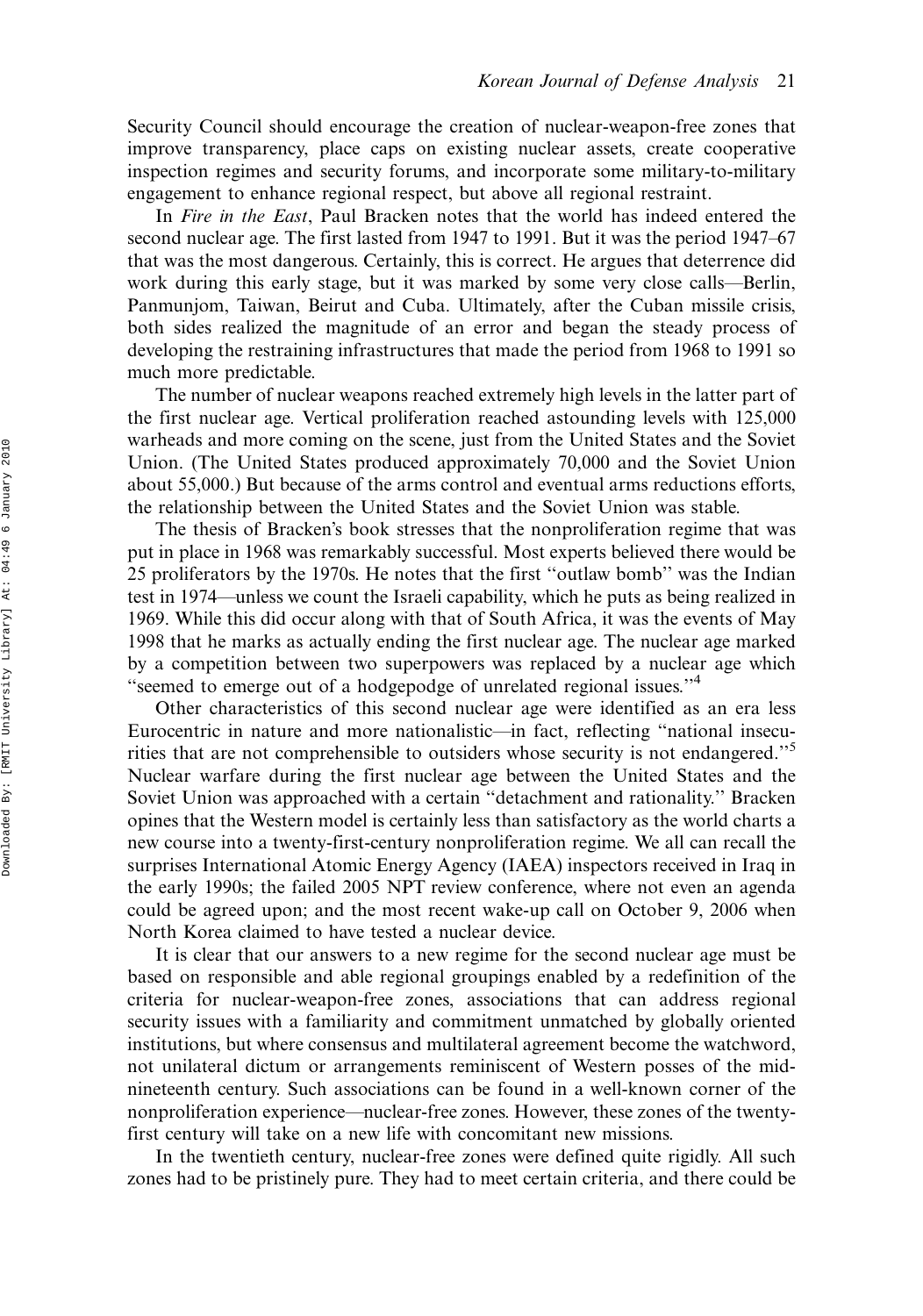no exceptions or moderations. For example, all zones had to be nuclear weapon free, with no exceptions. No storage, no transit, and no production would be permitted, and all the territory of the states involved would need to be included\*all of it. Also, any new agreement must not upset existing security arrangements. This set of rules served the nonproliferation community well when we worked on the ''easy'' areas, that is, areas that had no weapons in the first place. Thus, the first such zone, the Latin American Nuclear-Weapon-Free Zone, came into existence, fully abiding by these guidelines. Others that followed included the South Pacific, Southeast Asia, Africa, and, most recently, central Asia zones. In 1992, Mongolia announced that it would seek to become a one-state nuclear-weapon-free zone, but called upon the states of the region to form a nuclear-free zone. By February 28, 2000, this one-state exception, but authorized, nuclear-free zone, was officially recognized within the United Nations nonproliferation regime.<sup>6</sup>

On September 8, 2006, another nuclear-free zone was realized\*the Central Asian Nuclear-Weapon-Free Zone (CANWFZ), consisting of Kazakhstan, Kyrgyzstan, Tajikistan, Turkmenistan and Uzbekistan. Finding its origins in the Mongolian call for a regional zone in 1992, President Islam Karimov of Uzbekistan at the UN General Assembly of 1993 proposed this CANWFZ. The call was well received, until differences arose over how the agreement would treat the transit of nuclear weapons through the zone, and what relationships previous security treaties would have in the new arrangement. Kazakhstan, Kyrgyzstan, and Tajikistan were in favor of flexible provisions, but Uzbekistan and Turkmenistan desired a more restrictive regime.

In the end, and reflecting the new geopolitical situation in central Asia after the 9/11 terror attacks, all five states agreed to wording that was more flexible with regard to transit issues and former international agreements.7 With regard to transit, the treaty read: ''Each Party, in the exercise of its sovereign rights, is free to resolve issues related to transit through its territory by air, land or water.''<sup>8</sup> With regard to existing agreements, the treaty noted: ''This Treaty does not affect the rights and obligations of the Parties under other international treaties which they may have concluded prior to the date of the entry into force of this Treaty.''<sup>9</sup>

These entries became extremely important when the draft was submitted to the five permanent members of the Security Council for comment, as their endorsement of such a nuclear-weapon-free zone would become a commitment not to attack its signatories with nuclear weapons. The United States, France and the UK ultimately have indicated that they would not support protocols that would activate negative security assurances for the CANWFZ states. China and Russia have sent such assurances. It became clear that while United Nations guidelines for nuclear-weapon-free zones are specific on the right of member states to set the terms governing the zone, the five permanent members still have the prerogative of withholding the desired assurances. There are now several nuclear-weapon-free zones where the five permanent members do not necessarily provide negative security assurances: the Southeast Asian Nuclear-Weapon-Free Zone and the CANWFZ, for example.

If the object is to reinforce the worldwide nonproliferation regime, is it not possible to consider that modified nuclear-weapon-free zones that permit, but restrict, the presence of nuclear weapons might also be useful as regional confidencebuilding measures and embryonic cooperative security institutions?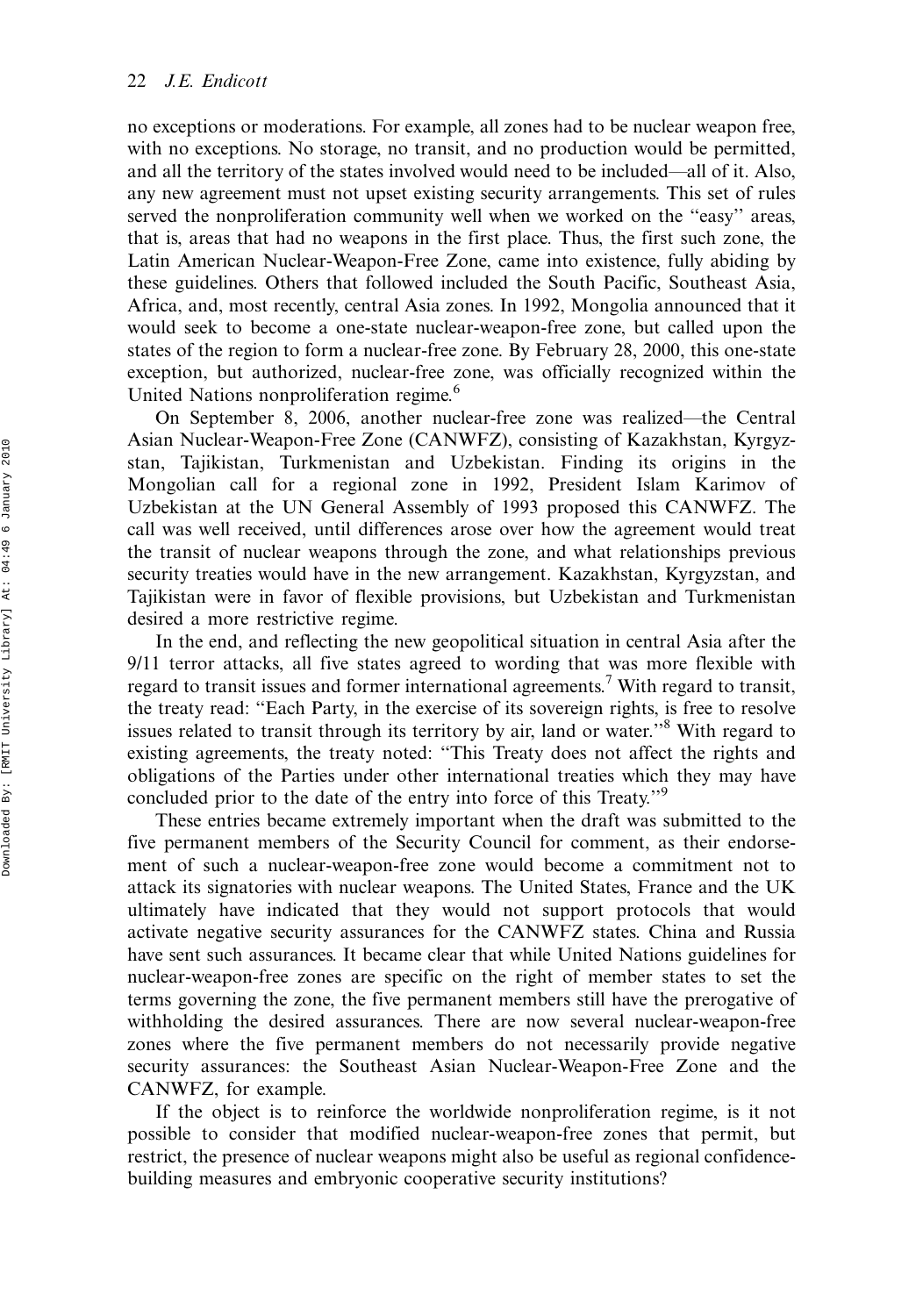The experience gained in Northeast Asia during the 17 years of examining the concept of a limited nuclear-weapon-free zone for that region demonstrates that the time may have come for an official look at the possible roles limited nuclear-weaponfree zones could play in regional stability. Certainly, with regard to South Asia, the dangers of a nuclear-armed state becoming incapable of maintaining control over its nuclear weapons have become obvious to all. One is reminded of the turmoil during the Cultural Revolution in China from 1965 to 1975. Observers in the West could not be sure whether or not zealots of the Red Guard might take control of the country's nuclear arsenal and threaten all of East Asia with nuclear warfare that could lead to a devastating exchange between the Soviet Union and the United States. So, today, the world is concerned with developments in Pakistan. The notion of a spark that would set off an exchange between the United States and Russia is not our concern, but we are concerned with the possibility of loosely controlled nuclear weapons finding their way into the hands of al-Qaeda and the general international terrorist network.

It is time to complete the denuclearization of North Korea and to move to other methods to ensure that nuclear weapons in the newly possessing states (India, Pakistan) are effectively controlled and made impervious to threats of unauthorized use. Of course, the long-term goal would be to remove the weapons completely, but let us be willing to take the small steps first.

The 2010 NPT review conference might be an opportunity to promote new missions for nuclear-weapon-free zones. The real mission that should be proposed would be to use them as regional confidence-building measures. Agreements that would not come close to meeting the seven criteria for such zones in the twentieth century, but agreements that recognize that all the easy nuclear-free zones have been achieved, will ensure that the rest come in stages after confidence and trust are developed. It is time to start to think out of the box.

Are we not caught in the ''perfect is the enemy of the good'' dilemma? Why should we be calling for the total absence of nuclear weapons when they already exist, and the formation of regional security organizations could ultimately lead to the total absence of all desire to use these weapons?

These regional organizations could function as joint command centers for the exchange of critical information at times of high crisis or tensions among member states. They could also serve as valuable points of information exchange about nongovernmental organizations operating within the area, but not sanctioned by any official body. As far as South Asia is concerned, the sharing of correct information is crucial; the mistaken interpretation of available data almost led to an outbreak of hostilities between India and Pakistan. What was an exercise by one state was seen as a hostile operation by the other.

The regional institutions created around a limited nuclear-weapon-free zone agreement should have additional responsibilities. They should not be debating societies that meet quarterly, but should be preferred assignments for the best military personnel in the region. They should be in operation 24 hours a day and possess the best communications equipment available. Ultimately, the personnel assigned to such duty would represent their own countries, but at the same time would begin to function as members of a regional team.

The new organization for the second nuclear age should have no outliers. The regime should be universal in scope, allowing all the existing nuclear-free zones to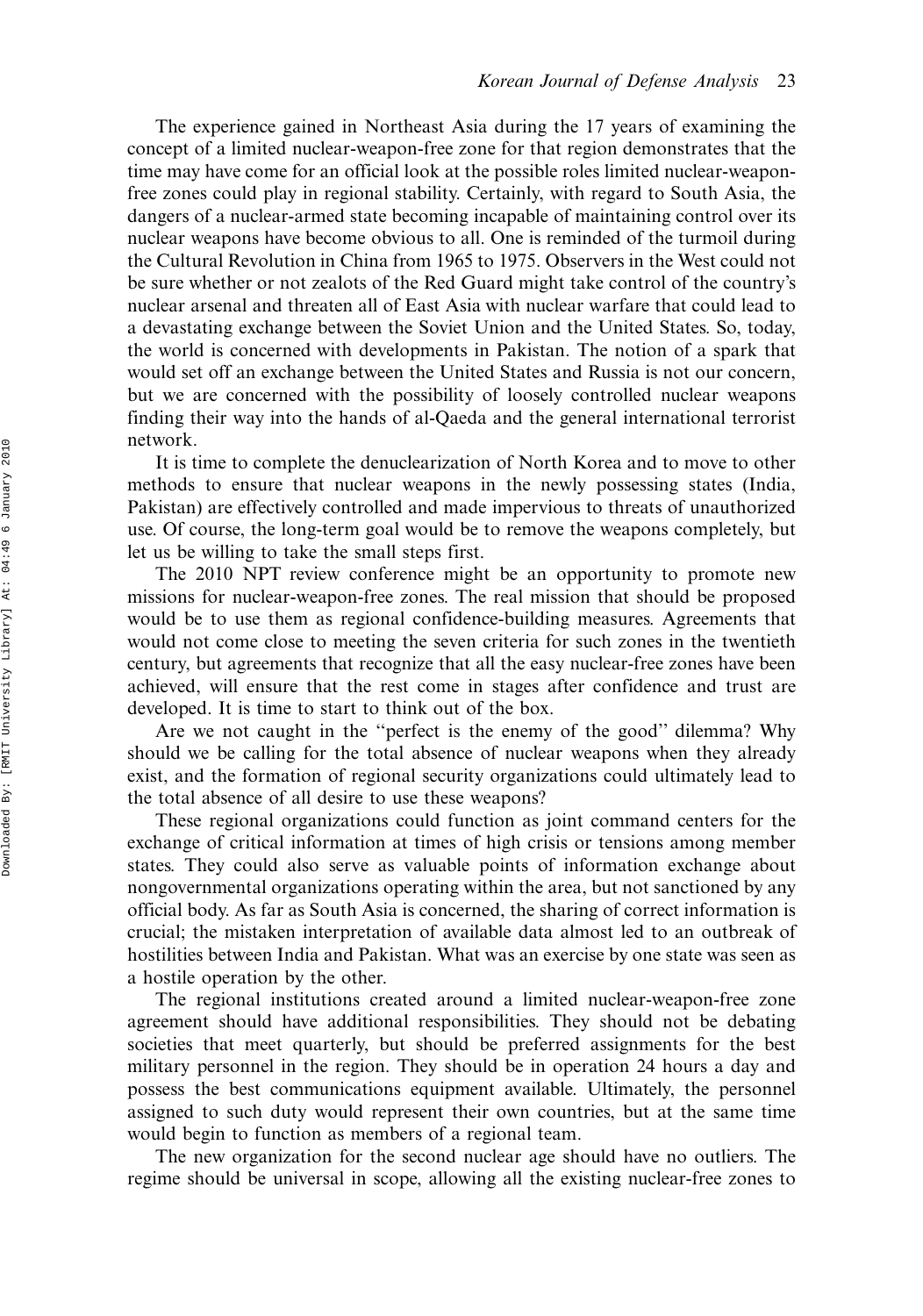interact with the IAEA and the Security Council. It should include additional regional organizations in Northeast Asia, South Asia, and the Middle East. Just as the League of Nations gave way to the United Nations and, in the experience of the United States, the Articles of Confederation gave way to the Constitution, the NPT system needs to be fashioned anew to meet the requirements of a new day and a new age. The existing treaty need not be opened; it just needs to be added to in a form that is constructive and reflects the changed international environment—after all, 2008 is 40 years since the NPT's initial formulation.

The five permanent members of the Security Council collectively must recognize that the world did not stand still after July 1968. The fundamental requirement for a successful international security system is the need to adjust to change—to face realities—even though they may not be pleasant. There certainly are more than five nuclear powers in the world today. It is time to update our international institutions to recognize this very critical fact.

The NPT system, as one of the successful instruments of the Cold War, now needs to be modified to reflect our changed international environment. Let us take that on with a resolve of immediacy, as it deserves. Perhaps after the NPT is updated, it would be appropriate to get serious about the Security Council—failure to adjust to changed realities cost the world dearly in the twentieth century. Let us not fail to meet this exciting challenge for a nearly nuclear-weapon-free future.

#### A personal conclusion

The author has now spent some 48 years of his professional life involved in the study of Asian affairs—and almost that long participating in the debates, both inside and outside government, regarding the employment and then the control of nuclear weapons. After he completed a dissertation on Japan's nuclear option in 1973, many colleagues believed Japan would soon become a nuclear-weapons state. The United States, however, was able to meet its ally's security needs, and 35 years later the conclusion that Japan would not weaponize its nuclear capability is still valid. It is clear, when states can satisfy their security needs without nuclear weapons, that the drive for such capabilities can be dampened.

Each nation must base its decision regarding nuclear weapons on an evaluation of its strategic interests and the security situation it faces. Both India and Pakistan chose to pursue nuclear weapons, as did North Korea. The international community within Northeast Asia has responded collectively to address the security needs of North Korea. The Six-Party Talks have gone a long way to change the political environment in Northeast Asia. While North Korea has not completely reversed its policy of seeking a nuclear deterrent capability, the commitment to reverse it has been made, and realization will follow as confidence on all sides grows and commitments are kept.

In the light of such progress, it is time for a serious examination of what role a limited nuclear-weapon-free zone might play in providing the institutional framework to guarantee long-term success. It is time to look at the "next steps" to security in Northeast Asia. A limited nuclear-weapon-free zone for Northeast Asia not only would address the details of the zone itself, but also emphasize confidence-building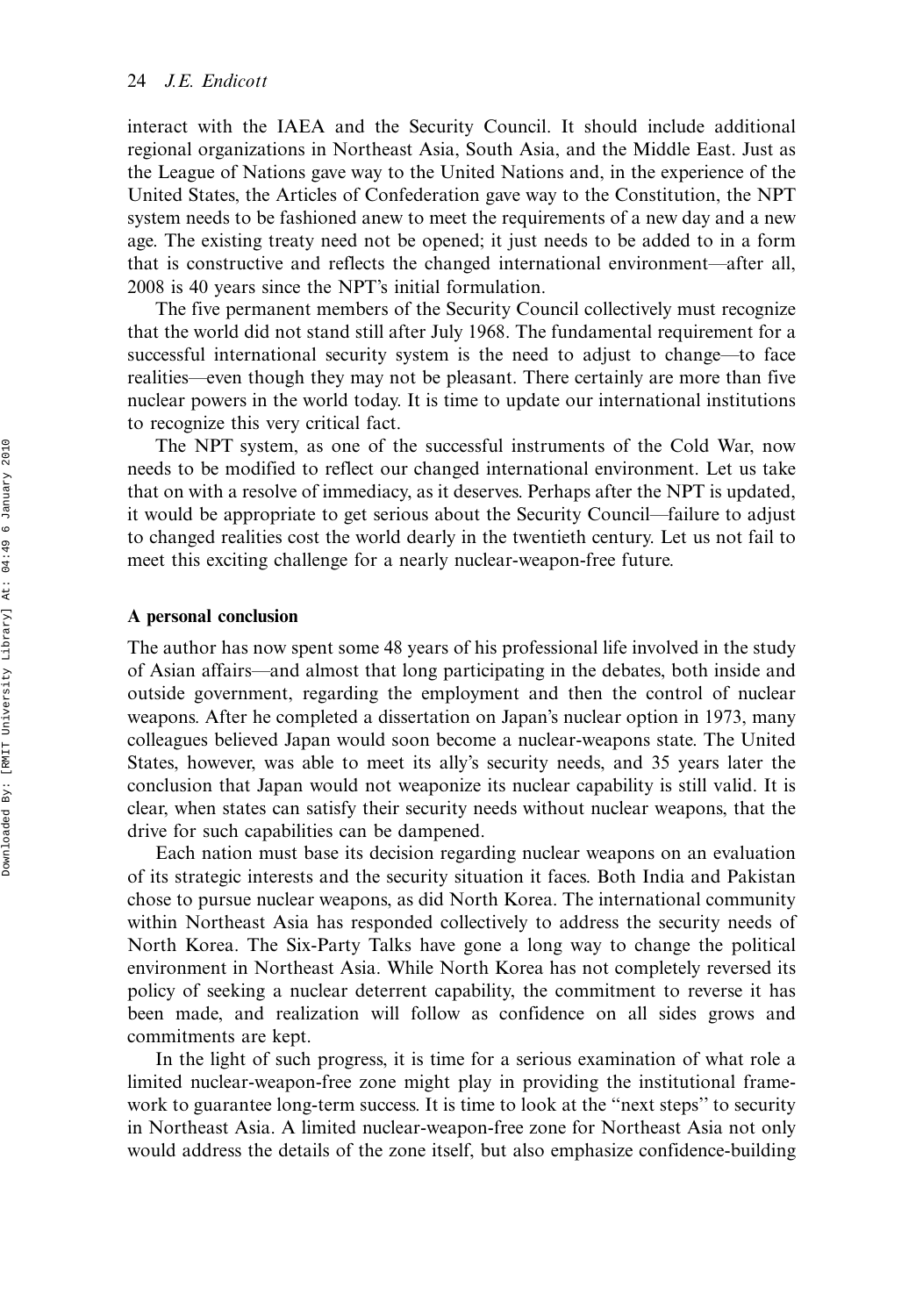measures to help bind the region together, such as the trans-Asia rail network, educational exchanges and joint research on sustainable development throughout the area, and new concepts of conventional arms control to reduce tensions and increase reaction times among armies of Northeast Asian states. Finally, we must consider some of the economic incentives that would ensure North Korean integration into the economic system of Northeast Asia.

In October 2008, at the 12th Plenary Meeting of the LNWFZ–NEA to be held in Daejeon, the agenda will cover the items presented above. It will focus on the need to raise, to the international arms control community and the formal institutions within the United Nations structure, the fundamental issue of the need to modify the notion of nuclear-free zones. Can a time-proven concept be made better? Can the 2010 NPT review conference perhaps broaden the mission of nuclear-free zones? It should be possible. The concept of the limited nuclear-free zone may not be the magic solution to all the challenges we face in the arena of nonproliferation, but it will involve all countries of the region, and in the process help form ''Neighborhood Asia.''

''The time has come'' to begin.

#### Notes

- 1. Much of the description of the development of the LNWFZ concept is drawn from a presentation made at the J. Nehru University in New Delhi, India in November 2006 at a conference examining nonproliferation efforts in Asia.
- 2. The author had particular personal problems accepting this charge from Western observers, especially ones from states that looked to East Asia when trying to repair the intellectual ravages of the Dark Ages.
- 3. In March 2000, North Korea did send a delegation to Atlanta, Georgia, for a two-day meeting on nonproliferation issues after spending two weeks in New York to discuss diplomatic normalization between the United States and North Korea. That delegation, numbering 11, was headed by His Excellency Kim Gye Gwan. We did not expect that size group to join us in Daejeon in 2008.
- 4. Paul Bracken, Fire in the East: The Rise of Asian Military Power and the Second Nuclear Age (New York: HarperCollins, 1999), 110.
- 5. Ibid., 111.
- 6. Available at http://en.wikipedia.org/wiki/Mongolian\_Nuclear-Weapons-Free\_Status.
- 7. Scott Parrish, ''Central Asian States Achieve Breakthrough,'' available at http://cns.miis. edu/pubs/week/020930.htm.
- 8. Treaty on a Nuclear-Weapon-Free Zone in Central Asia, p. 4, Article 4: ''Foreign Ships, Aircraft, and Ground Transportation,'' available at http://cns.miis.edu/pubs/week/pdf\_ support/060905\_canwfz.pdf.
- 9. Ibid., Article 12, ''Other Agreements.''

#### Notes on contributor

John E. Endicott studied at the Fletcher School of Law and Diplomacy of Tufts University, where he obtained an M.A. in International Relations, a MALD (Master of Arts in Law and Diplomacy), and his Ph.D. He also has an M.A. in History from the University of Nebraska at Omaha and a B.A. from Ohio State University in Political Science. He had a 31-year career in the U.S. government, 28 in the Air Force and three years as a member of the Senior Executive